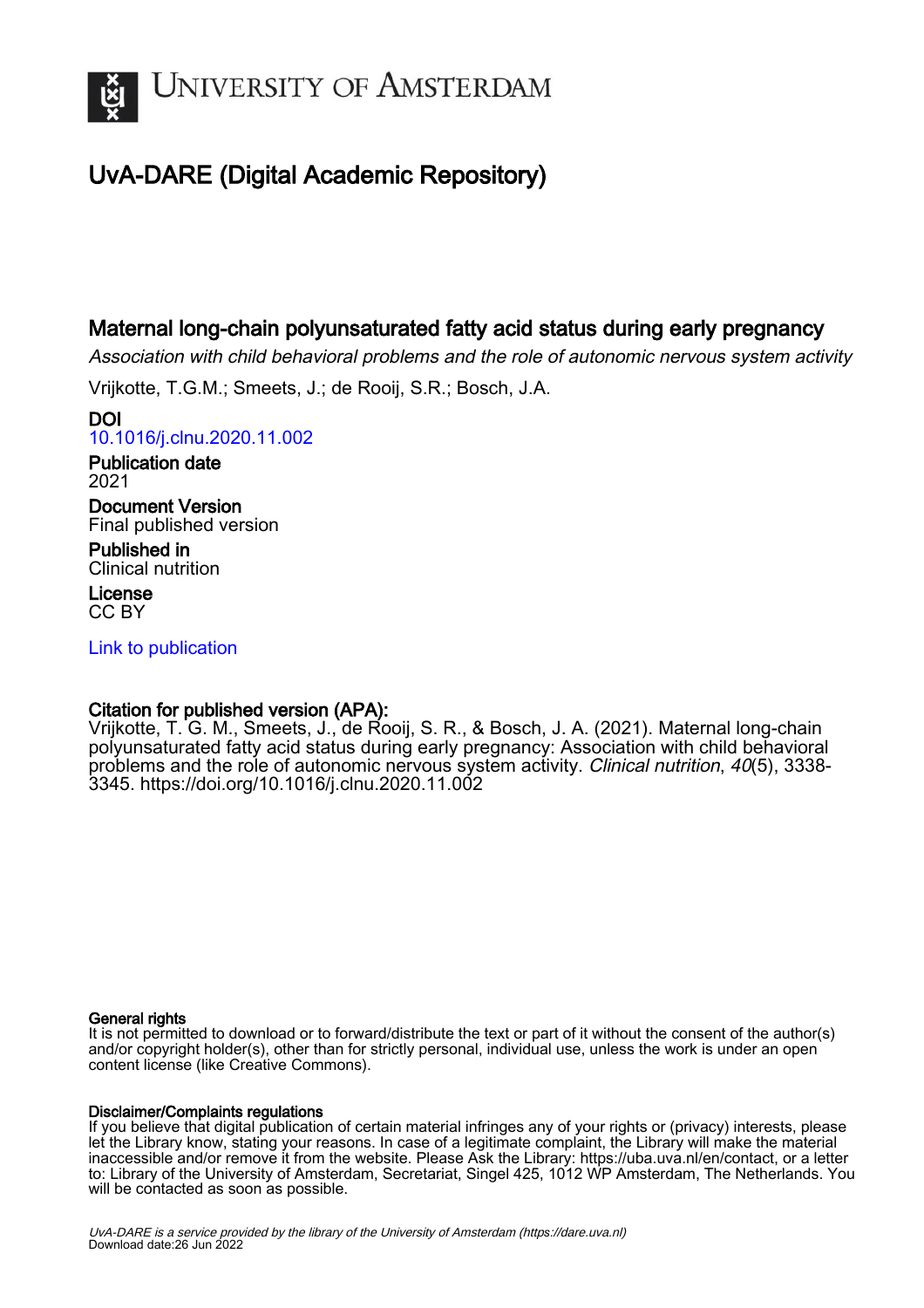[Clinical Nutrition 40 \(2021\) 3338](https://doi.org/10.1016/j.clnu.2020.11.002)-[3345](https://doi.org/10.1016/j.clnu.2020.11.002)

Contents lists available at ScienceDirect

# Clinical Nutrition

journal homepage: <http://www.elsevier.com/locate/clnu>





Original article

## Maternal long-chain polyunsaturated fatty acid status during early pregnancy: Association with child behavioral problems and the role of autonomic nervous system activity



### T.G.M. Vrijkotte <sup>[a,](#page-1-0) [\\*](#page-1-1)</sup>, J. Smeets <sup>a, [b](#page-1-2)</sup>, S.R. de Rooij <sup>[a](#page-1-0), [c](#page-1-3)</sup>, J.A. Bosch <sup>b, [d](#page-1-4)</sup>

<span id="page-1-0"></span><sup>a</sup> Department of Public and Occupational Health, Amsterdam Public Health Research Institute, Amsterdam UMC, University of Amsterdam, Amsterdam, the Netherlands

<span id="page-1-2"></span>**b** Department of Medical Psychology, Amsterdam Public Health Research Institute, Amsterdam UMC, University of Amsterdam, Amsterdam, the Netherlands

<span id="page-1-3"></span><sup>c</sup> Department of Epidemiology and Data Science, Amsterdam UMC, University of Amsterdam, Amsterdam, the Netherlands

<span id="page-1-4"></span><sup>d</sup> Department of Psychology, University of Amsterdam, Amsterdam, the Netherlands

#### article info

Article history: Received 1 April 2020 Accepted 1 November 2020

Keywords: Essential fatty acids **Pregnancy** Behavioural problems Offspring Autonomic nervous system activity

#### SUMMARY

Background  $&$  aims: The prenatal environment, including availability of critical nutrients, has a profound impact on offspring development. The present study examined the association between maternal longchain polyunsaturated fatty acid (LC-PUFA) status during pregnancy and later child behavioral problems at the age of 5-6 years. In light of evidence of autonomic nervous system (ANS) dysregulation in some behavioral problems, study further tested if the above association is statistically mediated by cardiac ANS activity.

Methods: Data was collected as part of the Amsterdam Born Children and their Development-study and complete data were available for 1717 mothers and their offspring. Maternal LC-PUFA status was assessed during early pregnancy (mean gestation  $= 12.7$ , SD  $= 2.5$  weeks) and quantified as levels of docosahexenoic acid (DHA), arachidonic acid (AA), eicosapentaenoic acid (EPA), as well as the ratio of n-6:n-3 fatty acids. Child emotional problems and peer problems (internalizing problems), as well as conduct problems and inattention/hyperactivity (externalizing problems), were assessed using the Strengths and Difficulties Questionnaire as rated by the mother and teacher at 5–6 years. Child cardiac respiratory sinus arrhythmia (RSA), pre-ejection period (PEP), and heart rate (HR) were utilized as measures of ANS activity at 5-6 years.

Results: The results confirmed an association between maternal LC-PUFA status and internalizing behavioral problems as rated by the mother, as shown for DHA ( $\beta = -0.11$ ; $p < 0.01$ ), EPA ( $\beta = -1$ 0.22; $p < 0.05$ ), and n-6:n-3 LC-PUFA ( $\beta = 0.17$ ; $p < 0.01$ ). Statistical mediation was only demonstrated for HR. No associations were observed between LC-PUFA status and externalizing behavioral problems.

Conclusions: The present results are consistent with a role of maternal LC-PUFA status in internalizing behavioral problems as rated by the mother. These results were not observed when problem behavior was rated by the teacher. Analyses did not yield strong evidence supporting ANS activity as a possible mediator in this relationship.

© 2020 The Authors. Published by Elsevier Ltd. This is an open access article under the CC BY license [\(http://creativecommons.org/licenses/by/4.0/](http://creativecommons.org/licenses/by/4.0/)).

#### 1. Introduction

<span id="page-1-1"></span>\* Corresponding author. Department of Public and Occupational Health, Amsterdam UMC, Postbox 22660, 1100, DD Amsterdam, the Netherlands.

E-mail address: [t.vrijkotte@amsterdamumc.nl](mailto:t.vrijkotte@amsterdamumc.nl) (T.G.M. Vrijkotte).

Experimental and epidemiological studies have implicated perinatal nutritional status of the mother as a determinant of child development and health. Many studies in this area have focused on the role of maternal long-chain polyunsaturated fatty acids (LC-PUFAs) in neuronal and cognitive development of the offspring [[1](#page-8-0)[,2](#page-8-1)]. LC-PUFAs include eicosapentaenoic acid (EPA) and docosahexaenoic acid (DHA), which both belong to the omega-3  $(n-3)$ 

#### <https://doi.org/10.1016/j.clnu.2020.11.002>

0261-5614/© 2020 The Authors. Published by Elsevier Ltd. This is an open access article under the CC BY license ([http://creativecommons.org/licenses/by/4.0/\)](http://creativecommons.org/licenses/by/4.0/).

Abbreviations: AA, arachidonic acid; ABCD, Amsterdam Born Children and their Development; ANS, autonomic nervous system; DHA, docosahexenoic acid; EPA, eicosapentaenoic acid; HR, heart rate; LC-PUFA, long-chain polyunsaturated fatty acid; PEP, pre-ejection period; RSA, respiratory sinus arrhythmia; SDQ, Strengths and Difficulties Questionnaire.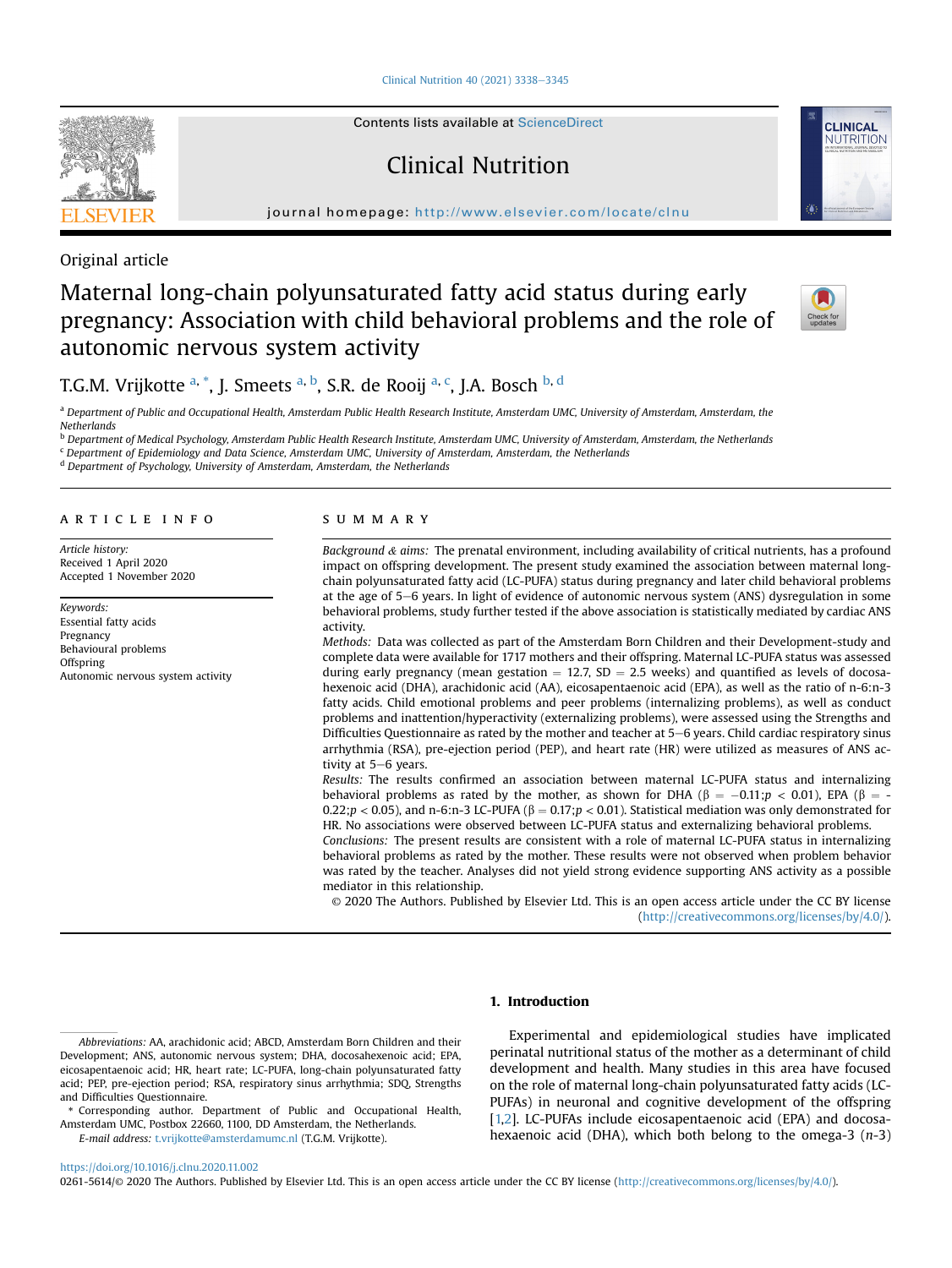family, as well as arachidonic acid (AA), which belongs to the omega-6 (n-6) family. For example, epidemiological studies show a link between higher maternal LC-PUFA status during pregnancy and higher memory performance, and learning abilities in the offspring, as measured during infancy and childhood [[3](#page-8-2)[,4\]](#page-8-3) Trial data further show that perinatal LC-PUFAs supplementation of the mother is associated with improvements on tests of global neurodevelopment in their children [\[5](#page-8-4)] and with reduced learning disabilities or behavioral problems [\[6\]](#page-8-5). In line with the latter results, we and others have also observed a link between maternal LC-PUFA status and the development of behavioral problems in the offspring, such as attention deficit hyperactivity disorder (ADHD)  $[7-9]$  $[7-9]$  $[7-9]$  $[7-9]$  $[7-9]$  and emotional problems  $[8,10]$  $[8,10]$  $[8,10]$ .

Studies on the role of LC-PUFAs in neurodevelopment have been extended beyond their effects on higher central nervous system functions and also include their role in autonomic nervous system (ANS) functioning [\[11,](#page-8-9)[12\]](#page-8-10). The ANS consists of two peripheral branches, i.e., the sympathetic system, which has typically been associated with physiological activation (e.g., effort, stress), and the parasympathetic system, which is mostly associated with regulation of metabolic and resting-state activities [[13,](#page-8-11)[14](#page-8-12)]. Dysregulation of the ANS has primarily been linked to aberrant cardiovascular functioning [[15,](#page-8-13)[16](#page-8-14)]. In line, higher maternal plasma n-3 PUFA and lower n-6 PUFA during pregnancy has been related to altered cardiovascular regulation (lower systolic blood pressure) in childhood [\[17\]](#page-8-15). Two studies reported a positive effect of postnatal DHA supplementation by formula feeding on the development of the ANS as quantified by an increased parasympathetic tone [[11,](#page-8-9)[12\]](#page-8-10). Colombo and colleagues (2011) additionally found that when infants received DHA supplementation by bottle feeding, they performed better on an attention task, suggestive of a link between LC-PUFAs and central and peripheral neuronal development [\[12\]](#page-8-10).

In addition to its role in cardiovascular functioning, there is compelling evidence showing that aberrant ANS functioning is linked with impairments in higher cognitive functions [\[13](#page-8-11)]. Hence, the two separate literatures reviewed above, i.e., linking maternal LC-PUFAs with infant cognition/behavior and with cardiacautonomic function, may have a relevant connection. For example, a study on cardiac health in children found that unmedicated children diagnosed with ADHD have a decreased parasympathetic/vagal tone (assessed as heart rate variability (HRV)) and elevated heart rate (HR) compared to healthy controls [[18\]](#page-8-16). Such data are in line with a much larger literature base suggesting that altered activity of the ANS is a marker of vulnerability to psychopathology [\[13](#page-8-11)].

In summary, availability of LC-PUFAs during gestation is related to both offspring behavioral problems and altered ANS functioning. The latter has been speculated to contribute to, or at least correlate with, behavioral problems. While these links have each been demonstrated separately, they have yet to be tested in a single model. Therefore, the present study examined a possible mediating role of the ANS in the association between maternal LC-PUFA status during early gestation and behavioral problems in the child at pre-school age. First, we expected an association between maternal LC-PUFA status and behavioral problems in the child at age  $5-6$  years. Second, we presumed that ANS activity in the child is likewise predicted by maternal LC-PUFA status. Finally, it was expected that ANS activity would act as a mediator in the association between maternal LC-PUFA status and child behavioral problems. If confirmed, the study would be the first to identify ANS activity as a possible marker, and possibly a mechanism, linking maternal LC-PUFA status and behavioral problems in the offspring.

#### 2. Method

#### 2.1. Participants

Participants in this study were enrolled as part of the Amsterdam Born Children and their Development (ABCD) study. In 2003 and 2004 all pregnant women living in Amsterdam were contacted to participate in this study. As shown in [Fig. 1,](#page-3-0) of the 12,373 women invited to participate, 8266 filled out the pregnancy questionnaire. Of these, 7050 gave their permission for a follow-up, and 4389 participated in the biomarker study; 7043 gave permission for follow-up and access to their child's medical files. Included in the present analyses were participants for whom information on maternal LC-PUFA status, the Strengths and Difficulties Questionnaire (SDQ) scored by either mother or teacher, and ANS measures were available. Twins and children with congenital malformations of the nervous system, cardiovascular system, chromosomal deviations, and multiple malformations were excluded from the study. Congenital malformations were defined following the EUROCAT definition [\[19](#page-8-17)] and cases were excluded because of their frequent neurological implications and possible concomitant influences on the development of the autonomic nervous system [[20](#page-8-18)]. After applying these criteria, the total number of participants available for analyses was 1717. Additional information on inclusion criteria and the procedure of this study is presented in [Fig. 1.](#page-3-0) Detailed information on the cohort and procedures for data collection is provided elsewhere [\[21\]](#page-8-19).

Approximately two weeks after their child's 5th birthday all mothers were sent a follow-up questionnaire. This questionnaire included items on the child's health, development and behavior, as well as items on family socio-demographics, maternal lifestyle and psychosocial conditions and family history of medical conditions. The questionnaire also included an informed consent sheet for the child's participation in the ABCD health check. The physical measurements included measurements of ANS functioning, among other measurements.

The study protocol was approved by the medical ethical committees of all Amsterdam hospitals and the Registration Committee of Amsterdam. All participating mothers provided written informed consent for themselves and their children.

#### 2.2. Maternal LC-PUFA

All mothers were approached for the biomarker study, but only those who gave consent for this part were eligible for the current study. They provided an additional blood sample during the prenatal screening at a mean of 12.7  $\pm$  2.5 weeks of gestation. The absolute amounts of omega-6 AA, omega-3 DHA, and omega-3 EPA were quantified on the basis of the recovery of an internal standard and expressed as a relative value (percentage of total amount of phospholipid-associated fatty acids). An extensive description of this procedure has been given elsewhere [[22](#page-8-20)]. The ratio omega-6:omega-3 was calculated by dividing the concentration of AA (n-6) by the concentrations of DHA (n-3) and EPA (n-3) added together.

#### 2.3. Child behavior

A Dutch version of the SDQ was completed by the mother and primary/secondary school teacher when the child was at the age of 5/6 years. The SDQ is a short behavioral screening questionnaire suitable for 4-16-year-old children [[23](#page-8-21)]. The SDQ consists of 5 subscales: emotional problems, conduct problems, hyperactivity/ inattention problems, peer relationship problems, and prosocial behavior. Each subscale contains 5 questions with three response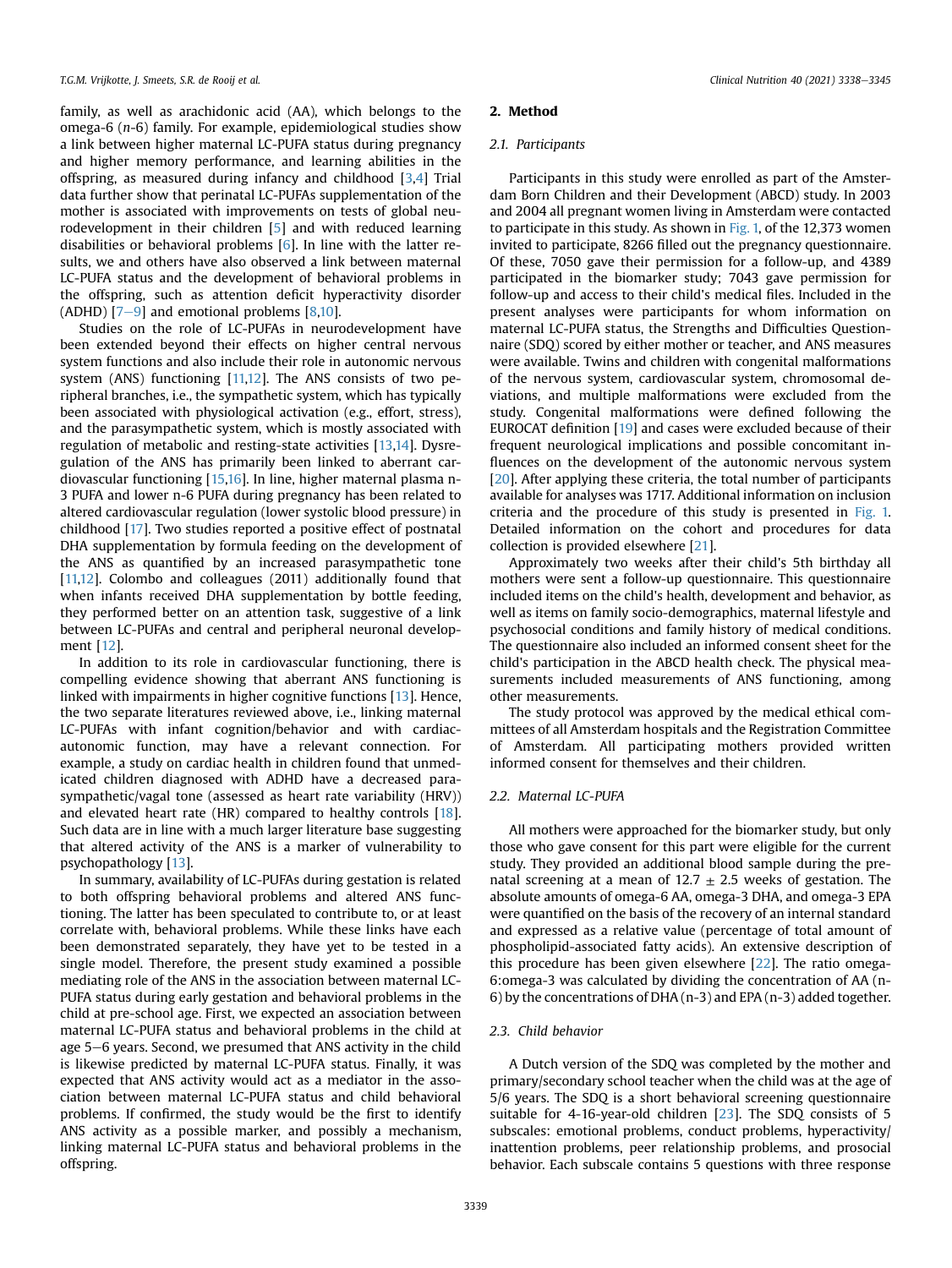<span id="page-3-0"></span>T.G.M. Vrijkotte, J. Smeets, S.R. de Rooij et al. Clinical Nutrition 40 (2021) 3338e3345



Fig. 1. Flowchart of participants in this study.

categories ( $0 = not true$ ,  $1 = somewhat true$ ,  $2 = certainly true$ ). To calculate the score for each subscale, the five item values were summed. The subscale scores for emotional problems and peer relationship problems were further summed into an internalizing behavior problem score; the scores for conduct problems and hyperactivity/inattention problems were summed to generate the externalizing behavioral problem score [[24](#page-8-22)]. As the prosocial subscale is not part of internalizing behavior problem nor externalizing problem, this subscale was not analyzed for this study. The reliability and validity of the Dutch SDQ has been established in a Dutch population with satisfactory psychometric properties [[25](#page-8-23)], albeit inter-informant correlation between parent and teacher tends to be modest. In this study the Pearson's r for the internalizing behavioral problem score and the externalizing behavioral problem score were  $r = 0.35$  and  $r = 0.43$ , respectively (both  $p's < 0.01$ ).

#### 2.4. Autonomic nervous system activity

ANS activity was assessed using the VU University Ambulatory Monitoring System (VU-AMS; Amsterdam, the Netherlands, [http://](http://www.vu-ams.nl/) [www.vu-ams.nl/\)](http://www.vu-ams.nl/) [\[26\]](#page-8-24). The procedure of this measurement during the  $5-6$  year health check-up has been described in detail previously [\[27\]](#page-8-25). In short, to start, the child was assessed in supine position after stabilization of 1 min, and registration lasted between 4 and 6.5 min. Next, the child was seated at a table for one minute of stabilization followed by another 6 min of registration. For the present study, only the recordings during 4 min supine position were used as these revealed the most reliable measurements. The following outcome measures of ANS activity were assessed: HR, pre-ejection period (PEP) and respiratory sinus arrhythmia (RSA). All R peaks in the ECG, scored by the software, were manually checked, and were moved, inserted, or deleted when necessary. The software also automatically marked inspirations and expirations in the respiratory signals. These were also manually checked and edited if necessary. RSA was obtained from the resulting data as derivate of parasympathetic nervous system activity. RSA was established using the peak to valley estimation which was obtained automatically by subtracting the shortest inter beat interval during heart rate acceleration in the inspirational phase from the longest beat interval during deceleration in the expirational phase. Preejection period (PEP) was used as a derivate of sympathetic nervous system activity. For PEP, we used the time interval between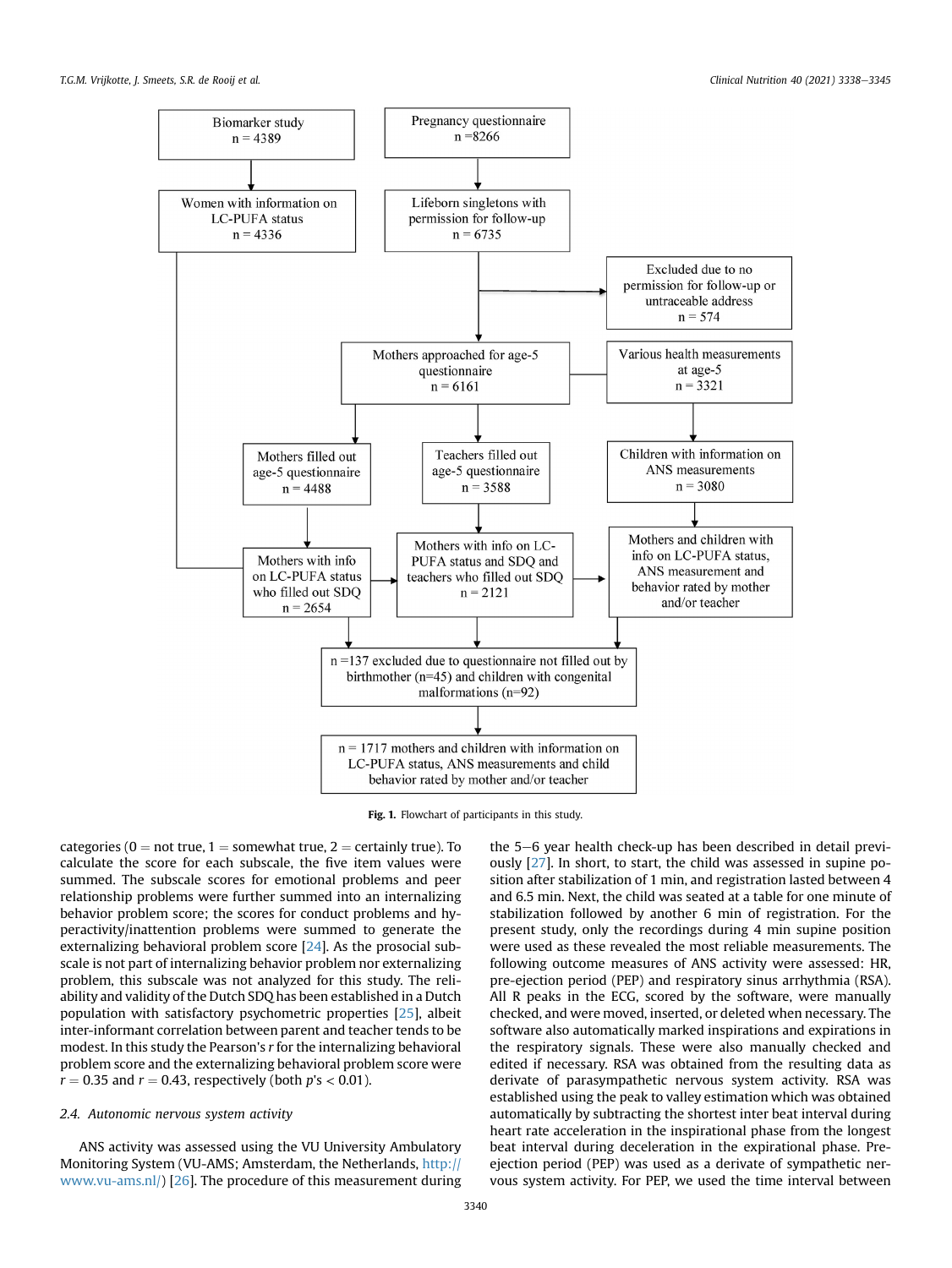the onset of ventricular depolarization (the Q wave onset in the ECG) and the opening of the aortic waves (B-point in ICG) [\[28\]](#page-8-26). In summary, the ANS outcome measures were HR, PEP and RSA which were obtained from the resting period in supine position.

#### 2.5. Covariates

Potential confounds/covariates included in the present analyses were: maternal ethnicity (Dutch, other Western country, non-Western country) defined by country of birth of the pregnant woman and her mother [\[22\]](#page-8-20), maternal age during pregnancy (years), parity (0 or  $\geq$  1), pre-pregnancy body mass index (kg/m<sup>2</sup>) based on self-reported height and weight, smoking during pregnancy (no,  $\lt 5$  per day,  $\ge 5$  per day) and alcohol consumption during pregnancy (yes or no), maternal state anxiety during pregnancy (continuous) [\[29\]](#page-8-27), maternal education (years of education after primary school, continuous), and child's sex and age at SDQ administration (years). Birth weight (grams) and gestational age (weeks) were available from Youth Health Care Registration and the Dutch Perinatal Registration [[30](#page-8-28)]. Information on infant feeding (no,  $1-3$  months,  $>3$  months of exclusive breastfeeding) was obtained from questionnaires (administered during infancy and retrospectively when the child was 5 years of age) [\[31](#page-8-29)].

#### 2.6. Data analysis

Descriptive statistics were used to explore the association between maternal and child characteristics and maternal LC-PUFA status during pregnancy and tested using analysis of variance (ANOVA).

A non-response analysis was performed to compare maternal ethnicity, maternal age, parity, pre-pregnancy body mass index, smoking and alcohol consumption, maternal state anxiety and maternal education, and child's sex, birth weight and gestational age at delivery between the group included in the present study and the non-response group. The non-response group consisted of all participants who were eligible for the present study (approached for the 5-year measurement round without congenital malformations and participation in the biomarker study), but were not included. Statistical differences were tested with ANOVA for continuous variables and chi-squared tests for categorical data.

Linearity was tested using four splines and likelihood ratio tests for each separate path of the model. No departure from linearity was found between continuous outcomes and the maternal LC-PUFA status, nor between continuous outcomes and ANS activity.

Thus, multiple linear regression analysis was performed to test for the association between maternal LC-PUFA status and behavioral problems, as well as for the association between maternal LC-PUFA status and ANS activity, and between ANS activity and behavioral problems. Each of these associations was first examined by a multiple linear regression that accounted for gestational age at blood sampling [\[32\]](#page-8-30) and the sex and age of the child at the time of SDQ administration (Model 1). Second, multiple linear regression analyses that included all covariates listed above (Model 2) were performed for the three separate associations. The scores on the SDQ as reported by the mother and teacher were analyzed separately. This resulted in separate outcomes for the association between maternal LC-PUFA status and behavioral problems (mother/ teacher) and for the association between the ANS and behavioral problems (mother/teacher).

To test for the hypothesized mediation effect, mediation analysis was performed in Model 2. Mediation analysis was tested using the PROCESS tool for SPSS [\[33\]](#page-8-31). The proportion of the association between maternal LC-PUFA status and behavioral problems mediated by the ANS measures was calculated by dividing the indirect effect by the absolute total effect (the sum of the indirect effect and the direct effect) [\[34\]](#page-8-32). The mediation proportion represents the percentage change of regression coefficient when the mediator is added to the model.

Data were analysed using SPSS 25.0 and the statistical package R. The 95% confidence intervals (CI) of the direct and indirect effects were approximated with a bootstrap procedure. The significance level was set at 0.05.

#### 3. Results

#### 3.1. Participants

[Table 1](#page-5-0) presents summary statistics of the analytical sample. Of the 1717 women included in the analyses, 57.5% were nullipara, 21.2% were overweight or obese according to the WHO criteria [\[35\]](#page-8-33) at the start of pregnancy, 70.2% were of Dutch origin, and 8.9% experienced a high amount of anxiety during pregnancy defined as a STAI score >51. Non-response analysis revealed that the included mothers consumed more alcohol, more often had a Dutch background, were on average older, scored lower on anxiety symptoms and were higher educated compared to the non-response group (Supplementary Table 1).

Maternal age, pre-pregnancy BMI, educational level, ethnic background, alcohol consumption during pregnancy and parity were significantly associated with most LC-PUFAs. All other associations with LC-PUFA concentrations are presented in [Table 1.](#page-5-0)

As shown in [Table 2](#page-5-1), children's SDQ score was rated at a mean age of 5.1 years. Mothers scored their children on average lower on internalizing problem behavior and higher on externalizing problem behavior compared to teachers.

#### 3.2. Maternal LC-PUFA status and child's problem behavior

[Table 3](#page-6-0) shows the results of the minimally adjusted (Model 1) and the fully adjusted model (Model 2) for the association between maternal LC-PUFA status and problem behavior of the child as reported by the mother. After full adjustment, maternal DHA (n-3) and EPA (n-3) status were negatively associated with internalizing problem behavior ( $\beta$ :-0.11; 95%CI:  $-0.19$  to  $-0.03$  and  $\beta$ :-0.22; 95% CI:  $-0.42$  to  $-0.04$ , respectively). Analyses of the associations between maternal AA (n-6) status and behavioral problems showed no significant associations. A positive association was found between maternal n-6:n-3 LC-PUFA ratio and internalizing problem behavior ( $\beta$ :0.17; 95%CI: 0.05 to 0.29). None of the maternal LC-PUFA components were associated with externalizing problem behavior after full adjustment. The same held for the associations with the teacher reported problem behavior (Supplementary Table 2).

#### 3.3. Maternal LC-PUFA status and child's ANS activity

[Table 4](#page-6-1) presents the results of Models 1 and 2 for the association between maternal LC-PUFA status and measures of ANS activity in the child. After full adjustment, higher maternal DHA (n-3) status was associated with lower HR ( $\beta$ :  $-0.40$ ; 95%Cl:  $-0.83$  to 0.00). No associations were found between maternal LC-PUFA status and other ANS measures.

#### 3.4. Child's ANS activity and problem behavior

[Table 5](#page-6-2) shows the results of the analyses on measures of ANS activity and problem behavior reported by the mother. After full adjustment, a positive association was found between HR and internalizing problem behavior ( $\beta$ : 0.11; 95%CI: 0.03 to 0.20). A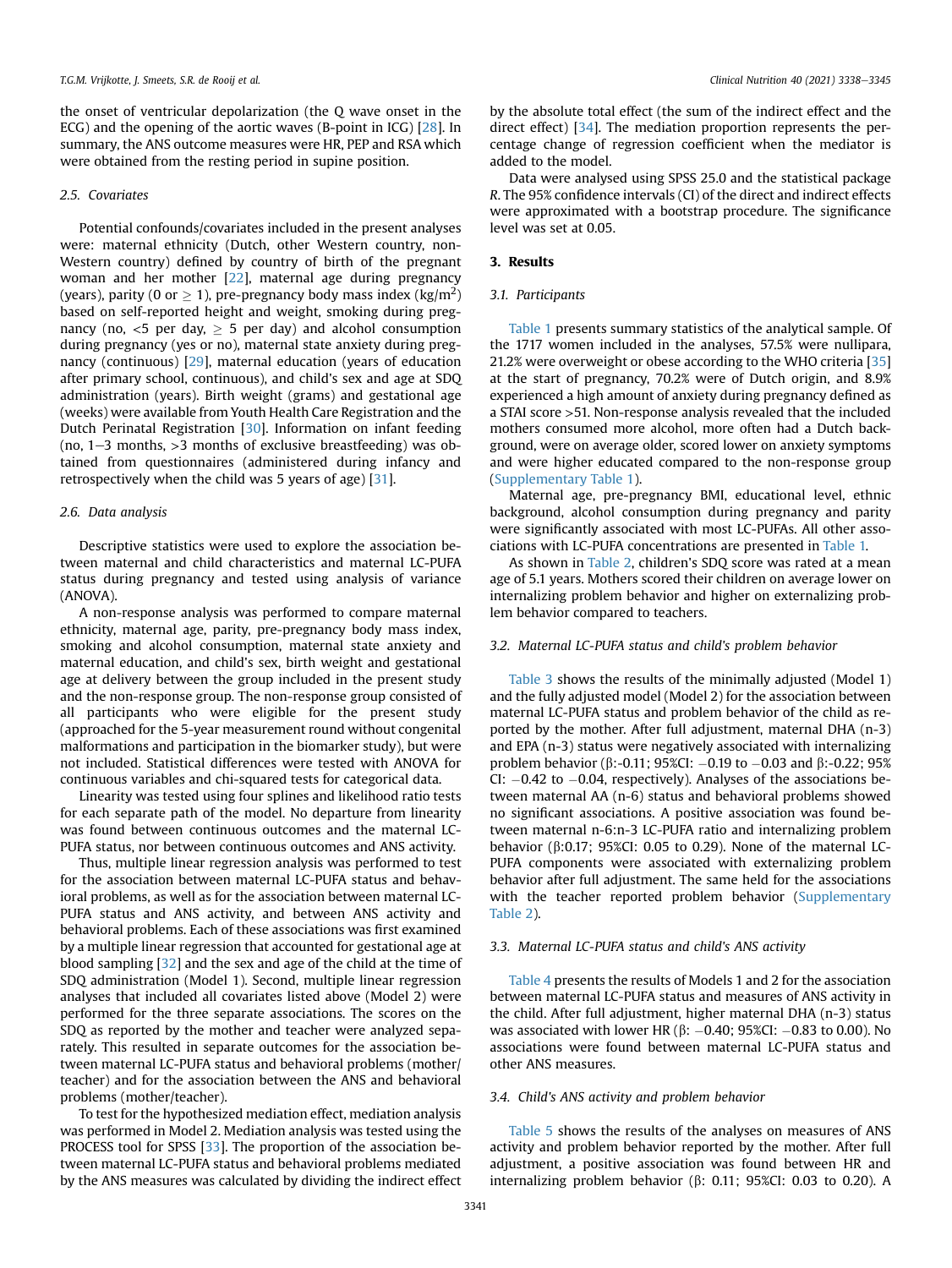#### <span id="page-5-0"></span>Table 1

| Maternal n-3 and n-6 fatty acid concentrations in plasma phospholipids according to characteristics of the study population ( $n = 1717$ ). |
|---------------------------------------------------------------------------------------------------------------------------------------------|
|---------------------------------------------------------------------------------------------------------------------------------------------|

| Characteristics                        | $n(\%)$     | % DHA (n-3)<br>Mean $\pm$ SD | % EPA (n-3)        | $%AA(n-6)$          | $n-6:n-3$          |
|----------------------------------------|-------------|------------------------------|--------------------|---------------------|--------------------|
|                                        |             |                              | Mean $\pm$ SD      | Mean $\pm$ SD       | Mean $\pm$ SD      |
| Maternal age                           |             |                              |                    |                     |                    |
| $<$ 25                                 | 101(5.9)    | $4.07 \pm 1.02***$           | $0.41 \pm 0.20***$ | $9.94 + 1.54***$    | $2.37 \pm 0.78***$ |
| 25-35 (reference)                      | 1301 (75.8) | $4.78 \pm 1.12$              | $0.67 + 0.42$      | $9.18 \pm 1.52$     | $1.81 \pm 0.74$    |
| $>35$                                  | 315 (18.3)  | $4.69 \pm 1.11$              | $0.73 \pm 0.56$    | $9.21 \pm 1.61$     | $1.83 \pm 0.61$    |
| Parity                                 |             |                              |                    |                     |                    |
| $\mathbf{0}$                           | 988 (57.5)  | $4.85 \pm 1.11$              | $0.66 \pm 0.43$    | $9.10 \pm 1.50$     | $1.78 \pm 0.80$    |
| >1                                     | 729 (42.5)  | $4.54 \pm 1.27***$           | $0.66 \pm 0.46$    | $9.39 \pm 1.60***$  | $1.94 \pm 0.62***$ |
| Pre-pregnancy BMI (kg/m2)              |             |                              |                    |                     |                    |
| < 18.5                                 | 59(3.4)     | $4.57 \pm 1.09$              | $0.55 \pm 0.31$    | $9.07 \pm 1.82$     | $1.88 \pm 0.58$    |
| 18.5-24.9 (reference)                  | 1293 (75.4) | $4.76 \pm 1.14$              | $0.69 + 0.46$      | $9.08 + 1.48$       | $1.80 \pm 0.77$    |
| $25 - 29.9$                            | 281 (16.4)  | $4.72 \pm 1.13$              | $0.60 \pm 0.34*$   | $9.69 \pm 1.55***$  | $1.94 \pm 0.59*$   |
| >30                                    | 83 (4.8)    | $4.26 \pm 0.82***$           | $0.63 \pm 0.53$    | $10.13 \pm 1.80***$ | $2.16 \pm 0.54***$ |
| Education after primary school (years) |             |                              |                    |                     |                    |
| $0 - 5$                                | 182 (10.6)  | $4.31 \pm 1.23***$           | $0.53 \pm 0.46***$ | $9.93 \pm 1.79***$  | $2.23 \pm 0.75***$ |
| $5 - 10$                               | 612 (35.8)  | $4.63 \pm 1.15***$           | $0.64 \pm 0.47**$  | $9.33 \pm 1.61***$  | $1.94 \pm 0.94***$ |
| $>10$ (reference)                      | 917(53.6)   | $4.86 \pm 1.07$              | $0.71 \pm 0.41$    | $9.03 \pm 1.40$     | $1.71 \pm 0.50$    |
| Ethnicity                              |             |                              |                    |                     |                    |
| Dutch (reference)                      | 1205 (70.2) | $4.79 \pm 1.09$              | $0.70 \pm 0.41$    | $9.05 \pm 1.43$     | $1.75 \pm 0.52$    |
| Other Western country                  | 224(13)     | $4.78 \pm 1.23$              | $0.70 \pm 0.52$    | $8.95 \pm 1.44$     | $1.86 \pm 1.35$    |
| Other non-Western country              | 288 (16.8)  | $4.40 \pm 1.17***$           | $0.51 \pm 0.48***$ | $10.17 \pm 1.74***$ | $2.23 \pm 0.68***$ |
| Anxiety during pregnancy (STAI)        |             |                              |                    |                     |                    |
| $<$ 35 (reference)                     | 887 (51.9)  | $4.79 \pm 1.12$              | $0.70 \pm 0.42$    | $9.14 \pm 1.45$     | $1.80 \pm 0.82$    |
| 36-51                                  | 670 (39.2)  | $4.68 \pm 1.11$              | $0.63 \pm 0.43**$  | $9.27 \pm 1.59$     | $1.86 \pm 0.59$    |
| >51                                    | 153(8.9)    | $4.52 \pm 1.19*$             | $0.60 \pm 0.58*$   | $9.53 \pm 1.81*$    | $2.02 \pm 0.73**$  |
| Exclusive breastfeeding (months)       |             |                              |                    |                     |                    |
| N <sub>0</sub>                         | 378 (22.2)  | $4.67 \pm 1.11$              | $0.66 \pm 0.52$    | $9.47 \pm 1.56***$  | $1.91 \pm 0.63***$ |
| $1 - 3$                                | 459 (26.9)  | $4.66 \pm 1.14$              | $0.65 \pm 0.43$    | $9.26 \pm 1.55$     | $1.91 \pm 1.02$    |
| >3 (reference)                         | 868 (50.9)  | $4.76 \pm 1.13$              | $0.67 \pm 0.41$    | $9.11 \pm 1.53$     | $1.79 \pm 0.57$    |
| Alcohol during pregnancy               |             |                              |                    |                     |                    |
| No                                     | 1201 (69.9) | $4.64 \pm 1.16$              | $0.63 \pm 0.43$    | $9.33 \pm 1.60$     | $1.92 \pm 0.81$    |
| Yes                                    | 516(30.1)   | $4.92 \pm 1.03***$           | $0.75 \pm 0.45***$ | $9.00 \pm 1.38***$  | $1.67 \pm 0.46***$ |
| Smoking during pregnancy               |             |                              |                    |                     |                    |
| No (reference)                         | 1566 (91.2) | $4.76 \pm 1.12$              | $0.67 \pm 0.45$    | $9.23 \pm 1.55$     | $1.83 \pm 0.74$    |
| $<$ 5 per day                          | 89 (5.2)    | $4.43 \pm 1.08*$             | $0.65 \pm 0.37$    | $8.94 \pm 1.49$     | $1.90 \pm 0.63$    |
| $\geq$ 5 per day                       | 62(3.6)     | $4.27 \pm 1.26***$           | $0.57 \pm 0.38$    | $9.63 \pm 1.50$     | $2.15 \pm 0.65***$ |

Fatty acid concentrations were standardized at median gestational age at blood sampling (12.7 weeks) and expressed as % of total fatty acids.

 $BMI = body$  mass index, STAI=State-Trait Anxiety Inventory, AA = arachidonic acid, EPA = eicosapentaenoic acid, DHA = docosahexaenoic acid, n-6:n-3 = AA/(DHA + EPA).  $^*p < 0.05, \, ^{**}p < 0.01, \, ^{***}p < 0.001.$ 

#### <span id="page-5-1"></span>Table 2

Child characteristics at age  $5-6$  (n = 1717).

| Child characteristics                   | Mean $\pm$ SD/% | $Mean + SD$   |
|-----------------------------------------|-----------------|---------------|
| Age (years)                             | $5.1 \pm 0.2$   |               |
| Sex (% boys)                            | 48.9            |               |
| HR (beats/minute)                       | $87.1 + 10.0$   |               |
| PEP (msec)                              | $71.3 + 8.9$    |               |
| RSA (msec)                              | $123.5 + 63.3$  |               |
| Problem behavior (SDO)                  | Mother          | Teacher       |
| Internalizing problem score             | $1.6 + 1.8$     | $2.1 + 2.3$   |
| Peer relationship problem score         | $0.7 + 1.1$     | $0.9 + 1.3$   |
| Emotional problem score                 | $0.9 + 1.2$     | $1.2 + 1.6$   |
| Externalizing problem score             | $3.4 + 2.9$     | $3.0 + 3.3$   |
| Conduct problem score                   | $1.0 + 1.2$     | $0.8 \pm 1.2$ |
| Hyperactivity/inattention problem score | $2.4 + 2.2$     | $2.2 + 2.5$   |

 $SDQ$ =Strengths and Difficulties Questionnaire, HR = heart rate, PEP = pre-ejection period,  $RSA =$  respiratory sinus arrhythmia.

negative association was found between HR and externalizing problem behavior when teacher reports were used (β:  $-0.25$ ; 95%  $Cl: -0.41$  to  $-0.09$ , Supplementary Table 3).

#### 3.5. Maternal LC-PUFA status and child's problem behavior: mediation by ANS activity

Results were partly consistent with the idea that maternal LC-PUFA status mediated internalizing problem behavior of the child through its effect on HR. [Figure 2](#page-7-0) presents the mediation of HR in the association between maternal n-6:n-3 LC-PUFA status and internalizing problem behavior as reported by the mother. A biascorrected bootstrap 95%CI for the indirect effect ( $b = 0.0073$ ) based on 1000 bootstrap samples was entirely above zero  $(0.0001 - 0.0213)$ . HR explained about 4% of the association between maternal n-6:n-3 LC-PUFA status and internalizing problem behavior (0.0073/0.1699\*100%). A bias-corrected bootstrap confidence interval for the indirect effect of maternal DHA (n-3) and EPA (n-3) on internalizing problem behavior ( $b = -0.0045$ ; 95% CI:  $-0.0116$  to 0.0005 and  $b = -0.0075$ ; 95%CI:-0.0225 to 0.0039, respectively) were not statistically significant, indicating no mediation.

#### 4. Discussion

The present study examined ANS activity as a possible mediator in the association between maternal LC-PUFA status and problem behavior in the offspring. As shown before in this cohort, the results indicated a link between maternal LC-PUFA status and behavioral problems in the child, adjusting for a wide range of possible confounding factors [[10\]](#page-8-8). Specifically, LC-PUFA status was consistently linked with internalizing problem behavior, with more consistent findings for the n-3 LC-PUFAs. These associations were not significant when teacher ratings of internalizing problem behavior were used as an outcome. Finally, analyses provided moderate support for ANS activity as a potential mediator of maternal LC-PUFA status and child behavioral problems, whereby a mediation effect was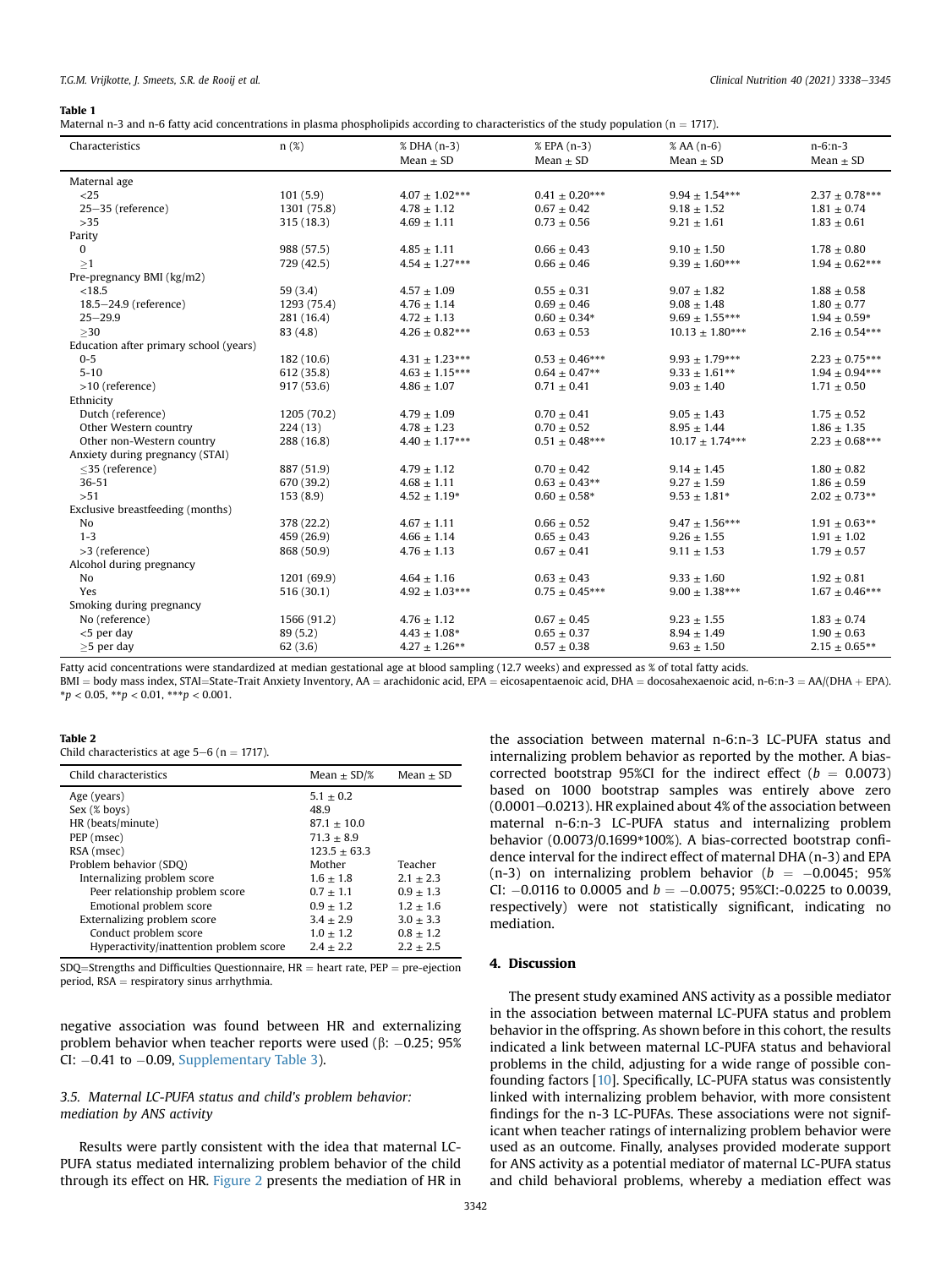#### <span id="page-6-0"></span>Table 3

Association between maternal fatty acid concentrations in plasma phospholipids during early pregnancy and children's reported problem behavior by the mother (n = 1689).

| SDQ                            | Model 1                          | Model 2                         |
|--------------------------------|----------------------------------|---------------------------------|
| DHA $(22:6n-3)$ $(\%)$         |                                  |                                 |
| Internalizing problem behavior | $-0.18$ ( $-0.26$ ; $-0.11$ )*** | $-0.11$ ( $-0.19$ ; $-0.03$ )** |
| Externalizing problem behavior | $-0.17$ ( $-0.30$ ; $-0.06$ )**  | $-0.08$ ( $-0.20$ ; 0.04)       |
| EPA $(20:5n-3)$ $(\%)$         |                                  |                                 |
| Internalizing problem behavior | $-0.46$ ( $-0.66$ ; $-0.26$ )*** | $-0.22$ ( $-0.42$ ; $-0.04$ )*  |
| Externalizing problem behavior | $-0.43$ ( $-0.74$ ; $-0.12$ )**  | $-0.18$ ( $-0.48$ ; 0.12)       |
| $AA(20:4n-6)(%)$               |                                  |                                 |
| Internalizing problem behavior | $0.07(0.02; 0.13)*$              | $-0.02$ ( $-0.08$ ; 0.04)       |
| Externalizing problem behavior | $0.11(0.02; 0.20)$ *             | $0.04 (-0.05; 0.13)$            |
| $n-6:n-3$                      |                                  |                                 |
| Internalizing problem behavior | $0.35(0.23; 0.47)$ ***           | $0.17(0.05; 0.29)$ **           |
| Externalizing problem behavior | $0.33(0.14; 0.51)$ ***           | $0.13$ (-0.06; 0.33)            |

Model 1: adjusted for gestational age at blood sampling, sex and child's age at SDQ.

Model 2: Model 1 + ethnicity, parity, pregnancy BMI, smoking and alcohol consumption during pregnancy, maternal state anxiety and maternal education. Values are unstandardized  $\beta$  coefficient (95% CI).

 $BMI = body$  mass index, SDQ=Strengths and Difficulties Questionnaire, AA = arachidonic acid, EPA = eicosapentaenoic acid, DHA = docosahexaenoic acid, n-6:n-3 = AA/  $(DHA + EPA)$ .

 $*p < 0.05, **p < 0.01, **p < 0.001.$ 

found for HR, as an overall indicator of cardiac ANS activity in both branches. No associations were found when specific markers of PNS and SNS activity were analyzed separately.

Results from the present study were largely consistent with earlier reports showing associations between maternal DHA concentration during pregnancy and internalizing behavioral problems or summary scores of behavioral problems in their children  $[7-9]$  $[7-9]$  $[7-9]$ . The balance of evidence indicates that, overall, there is more evidence to support an association between higher maternal n3 concentrations and reduced problem behavior than for an association with maternal n6, which is likewise supported by our findings [\[7\]](#page-8-6).

LC-PUFAs have been linked to neurodevelopmental processes that affect ANS activity as well as behavioral problems in the offspring. In light of a possible shared pathway, the present study sought to combine these links in a mediation model. The results

#### <span id="page-6-1"></span>Table 4

Association between maternal fatty acid concentrations in plasma phospholipids during early pregnancy and autonomic nervous system activity of the child at age  $5-6$  (n = 1690).

| <b>ANS</b>            | Model 1                        | Model 2                    |
|-----------------------|--------------------------------|----------------------------|
| DHA (22:6n-3) (%)     |                                |                            |
| HR (beats/min)        | $-0.48$ ( $-0.89$ ; $-0.06$ )* | $-0.40$ ( $-0.83$ ; 0.00)* |
| PEP (msec)            | $-0.15$ ( $-0.53$ ; 0.22)      | $-0.18$ ( $-0.57$ ; 0.21)  |
| RSA (msec)            | $0.32$ (-2.36; 2.99)           | $0.62$ (-2.16; 3.40)       |
| EPA (20:5n-3) (%)     |                                |                            |
| HR (beats/min)        | $-0.82$ ( $-1.88$ ; 0.24)      | $-0.55$ ( $-1.64$ ; 0.54)  |
| PEP (msec)            | $-0.27$ ( $-1.23$ ; 0.69)      | $-0.39(-1.38; 0.60)$       |
| RSA (msec)            | $2.16(-4.65; 8.97)$            | $2.20(-4.81; 9.20)$        |
| AA $(20:4n-6)$ $(\%)$ |                                |                            |
| HR (beats/min)        | $0.28$ ( $-0.03$ ; 0.58)       | $0.22$ (-0.11; 0.54)       |
| PEP (msec)            | $-0.24$ ( $-0.51$ ; 0.04)      | $-0.20$ ( $-0.49$ ; 0.10)  |
| RSA (msec)            | $-0.29$ ( $-2.24$ ; 1.67)      | $-1.10$ ( $-3.19$ ; 0.99)  |
| Omega-6:omega-3       |                                |                            |
| HR (beats/min)        | $0.86(0.21; 1.50)$ **          | $0.65$ ( $-0.02$ ; 1.32)   |
| PEP (msec)            | $-0.26$ ( $-0.84$ ; 0.32)      | $-0.20$ ( $-0.82$ ; 0.42)  |
| RSA (msec)            | $-1.22$ ( $-5.34$ ; 2.90)      | $-1.89(-6.27; 2.49)$       |

Model 1: adjusted for gestational age at blood sampling, sex and child's age at SDQ. Model 2: Model  $1 +$  ethnicity, parity, pregnancy BMI, smoking and alcohol consumption during pregnancy, maternal state anxiety and maternal education. Values are unstandardized  $\beta$  coefficient (95% CI).

 $BMI = body$  mass index, SDQ=Strengths and Difficulties Questionnaire,  $AA =$  arachidonic acid, EPA = eicosapentaenoic acid, DHA = docosahexaenoic acid,  $n-6:n-3 = AA/CDHA + EPA$ ),  $HR = heart$  rate,  $PEP = pre-ejection$  period,  $RSA = respiratory$  sinus arrhythmia.

 $**p* < 0.05, ***p* < 0.01.$ 

yielded partial to support of this model: HR partly mediated the association between maternal DHA status in pregnancy and internalizing problem behavior in the child. The first path of this association, i.e., the association between maternal DHA and the child's HR, is in line with two randomized controlled trails in which infants who were supplemented with DHA formula feeding showed lower HR compared to infants with unsupplemented formula feeding [[11,](#page-8-9)[12\]](#page-8-10). The ANS has been proposed as a mechanistic link between maternal LC-PUFA status and cognitive functioning in the offspring with altered ANS functioning as a result of LC-PUFA status affecting CNS development and maturity of the brain [\[36,](#page-8-34)[37](#page-8-35)]. We found some support for this mechanistic link for HR as an overall measure of ANS activity at young age. Follow-up assessments from the ABCD-study could further explore the potential mediating role of the ANS activity at older ages when the ANS matures.

A link between maternal LC-PUFA status and behavioral problems was established only when rated by the mother, and not when rated by the teacher. Correlations between parent and teacher ratings were moderate [[25](#page-8-23)], which might reflect a difference in child behavior in different contexts and/or inherent variability in perceptions between raters [\[38\]](#page-8-36). Currently, there is no consensus on whether to combine these scores (hereby possibly increasing reliability/validity) or to analyze these ratings separately  $[8,10]$  $[8,10]$  $[8,10]$ . We

#### <span id="page-6-2"></span>Table 5

The cross-sectional association between autonomic nervous system activity and children's reported problem behavior by the mother at age  $5-6$  (n = 1708).

| SDO.                                                      | Model 1                   | Model 2                   |
|-----------------------------------------------------------|---------------------------|---------------------------|
| HR (10 beats/min)                                         |                           |                           |
| Internalizing problem behavior                            | $0.14(0.06; 0.23)$ ***    | $0.11(0.03; 0.20)$ **     |
| Externalizing problem behavior $-0.07$ ( $-0.21$ ; 0.07)  |                           | $-0.09$ ( $-0.23$ ; 0.04) |
| PEP (10 msec)                                             |                           |                           |
| Internalizing problem behavior $-0.09$ ( $-0.19$ ; 0.00)* |                           | $-0.07$ ( $-0.16$ ; 0.03) |
| Externalizing problem behavior $0.03$ ( $-0.12$ ; 0.18)   |                           | $0.05$ ( $-0.10$ ; 0.19)  |
| RSA (10 msec)                                             |                           |                           |
| Internalizing problem behavior                            | $-0.01$ ( $-0.02$ ; 0.01) | $-0.01$ ( $-0.02$ ; 0.01) |
| Externalizing problem behavior $0.01$ (-0.01; 0.03)       |                           | $0.01 (-0.01; 0.03)$      |

Model 1: sex and child's age at SDQ.

Model 2: Model  $1 +$  ethnicity, parity, pregnancy BMI, smoking and alcohol consumption during pregnancy, maternal state anxiety and maternal education. Values are unstandardized  $\beta$  coefficient (95% CI).

 $BMI = body$  mass index, SDQ=Strengths and Difficulties Questionnaire,  $HR = heart$ rate,  $PEP = pre-ejection period$ ,  $RSA = respiratory sinus$  arrhythmia.  $*p < 0.05, **p < 0.01, **p < 0.001.$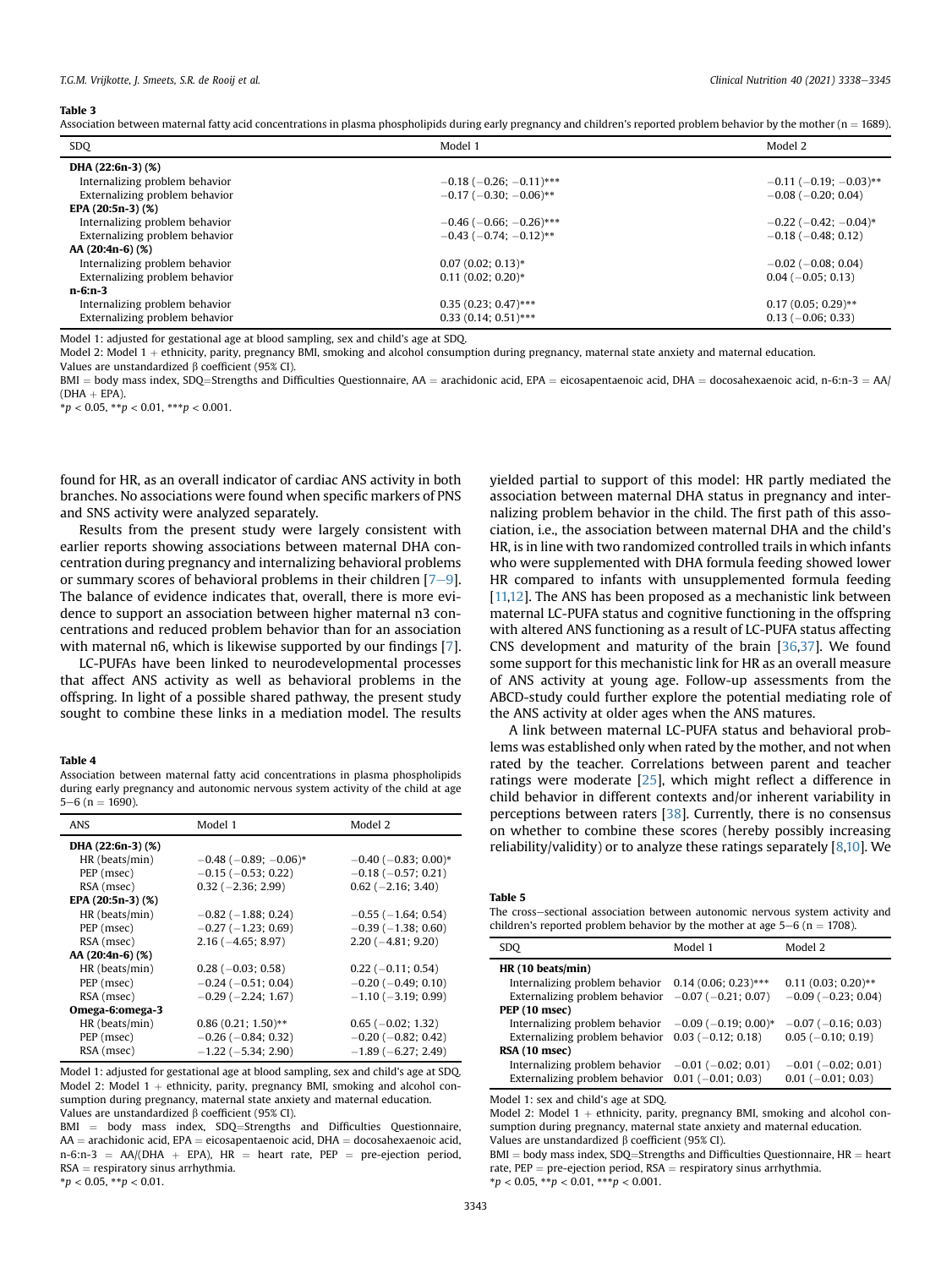<span id="page-7-0"></span>

Direct effect,  $\beta$  = 0.17, 95% CI:0.05 to 0.29,  $p$  = 0.008 Indirect effect,  $\beta$  = .0073, 95% CI: 0.0001 to 0.0213

Fig. 2. Mediation effect of heart rate (HR) on the relationship between the ratio of omega-6:omega-3 (n-6:n-3) and reported internalizing problems rated by the mother (Model 2).

did find a negative association between HR and externalizing problem behavior, which was statistically significant when rated by the teacher. The stronger association for teacher scores might be due to the fact that teacher scores generally show better psychometric properties [\[38\]](#page-8-36). Moreover the distinct difference in the association between HR and internalizing problem behavior (positive) and externalizing problem behavior (negative) is in agreement with others [[39](#page-8-37)]. Our results might thus indicate that altered ANS function, as evidenced by an increased HR, could be a contributing factor in the association between n3 and internalizing problem behavior (but not for the onset of externalizing problem behavior).

The present study has several strengths. First, this study utilized a large-scale community based multi-ethnic birth cohort, which gives strengths in terms of statistical power and generalizability across ethnic and socio-economic groups. Moreover, the ABCDstudy boasts a large catalogue of measures, which allowed adjustment for many potential confounders. Third, the cardiac ANS activity uniquely involved both markers of sympathetic and parasympathetic activity under standardized conditions. Lastly, maternal LC-PUFA status was determined using a blood sample taken during pregnancy, which provides a direct assessment of pregnancy-related LC PUFA status, the biological substrate that reaches the fetus. In light of our research question a direct biological assessment is more pertinent as compared to estimates derived from dietary questionnaires or from a blood sample taken after delivery [[7](#page-8-6)[,9](#page-8-38)[,40\]](#page-8-39).

The present study also has limitations. First, although the SDQ has good psychometric properties [[25](#page-8-23)], the SDQ is not a diagnostic instrument and high scores on the SDQ therefore do not necessarily imply the presence of psychopathology. Furthermore, the children assessed in the present study were transferring from kindergarten to elementary school, whereby the latter is more demanding than kindergarten in terms of attention and discipline. This specific context could involve transient perturbations in the child's behavior at home and/or at school and could have confounded ratings by mothers and teachers. Third, nonresponse analysis showed that the included mothers were higher educated, had more often Western or Dutch ethnicity and were on average older than the mothers in the non-response group. This indicates a selection towards participants with a higher socioeconomic status and limits the generalizability of our results. The present study collected only one blood sample during the first half of pregnancy. The developing brain is also vulnerable to nutritional fluctuations between 24 and 42 weeks of gestation, when a high quantity of fatty acids are integrated into the brain and other neural tissues of the fetus [\[2,](#page-8-1)[41\]](#page-8-40). In future research, it would be preferable to obtain more blood samples during multiple vulnerable periods. Lastly, the child's current LC-PUFA intake has also been associated with HR and mental functioning [\[12](#page-8-10)[,42\]](#page-8-41), but this assessment was not included in the present study. However, other research demonstrated that the long-term effect of maternal LC-PUFA status on behavioral problems is not confounded by current LC-PUFA status [\[7\]](#page-8-6).

In conclusion, in the present study we found some support for ANS activity as a mediator in the association between maternal LC-PUFA status and behavioral problems, although the size of the effect was small and could not be specifically linked to PNS or SNS activity. Further research seems warranted to determine other potential mechanisms underlying the associations between maternal LC-PUFA status and behavioral problems in offspring. Finally, our results stress the importance of an adequate and balanced supply of dietary fatty acids in pregnant women to ensure optimal fetal development and subsequent long-term behavioral outcomes. Additional research is needed to develop effective strategies that can be implemented in the prenatal care setting to reach this goal.

#### Contribution to authorship

All the authors contributed to the conceptualization and the writing of the manuscript. JS and TV conducted the analyses; JS and JB drafted the manuscript; TV was project manager of the ABCD study and supervised data collection. SdR and JB provided advice on the analyses and interpretation of the data. All authors approved the final version of the manuscript.

#### Details of ethics approval

Approval for the ABCD study was obtained from the Central Committee on Research involving Human Subjects (CCMO; number P02.0335L, 2002), the Medical Ethical Committees of participating hospitals and the Registration Committee of Amsterdam.

#### Funding

Financial support for the Amsterdam Born Children and their Development study was granted by the Netherlands Organisation